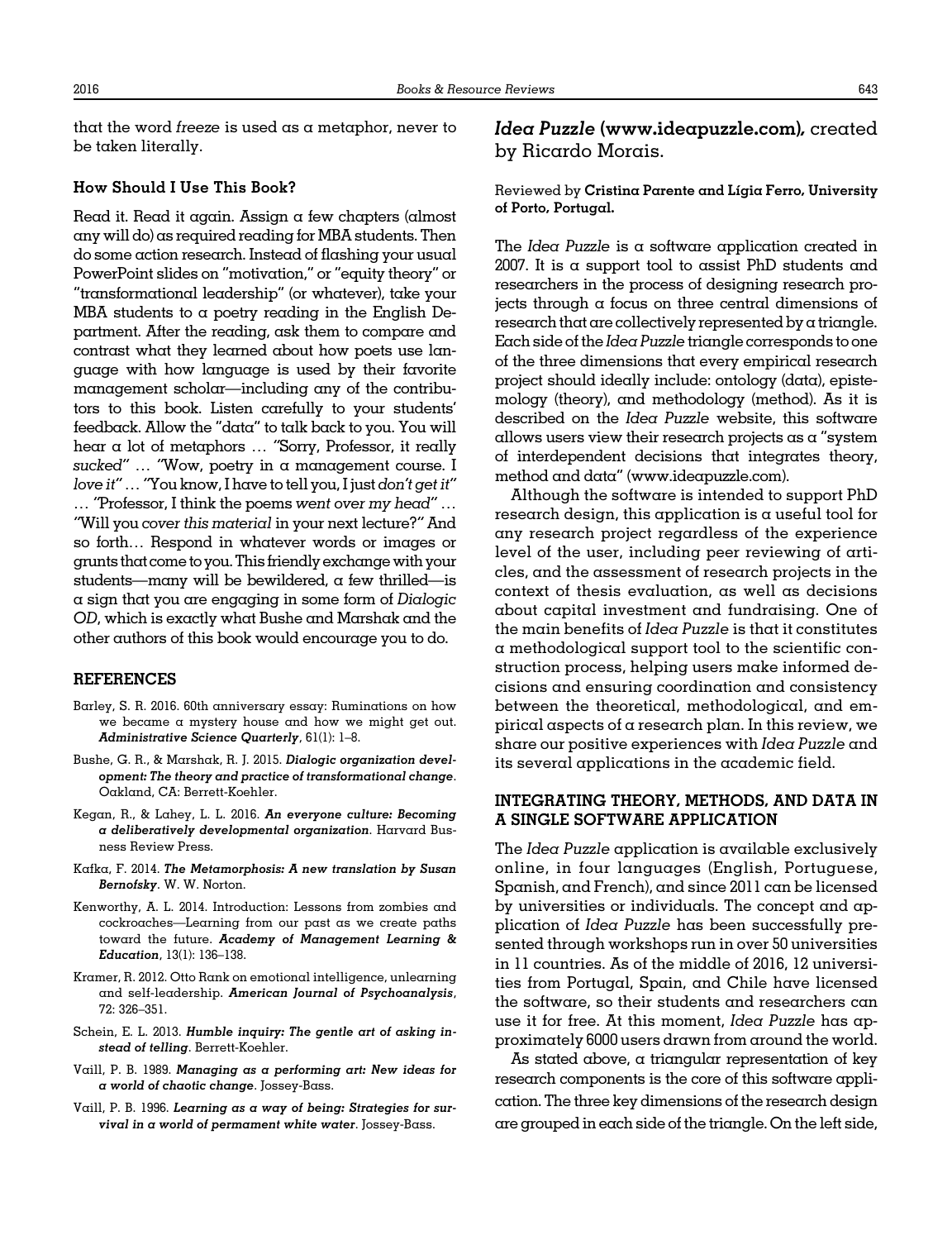users are asked to consider five theoretical questions. On the right side, users are prompted to explore five empirical questions. At the bottom, users are presented with five methodological questions. In the middle, filling in the rest of the triangle, there are three questions that challenge researchers to consider rhetoric (i.e., pathos, logos, and ethos) as well as three questions about the researcher's opportunity, ability, and motivation to conduct the research project (i.e., wisdom, trust, and time). Once users register and complete the login process, they begin interacting with  $\alpha$  triangle where the 21 questions are depicted as pieces of a puzzle. Each piece corresponds to a question that the researchers must respond to in order to build their respective research project. Researchers have the option to begin their Idea Puzzle journey with either an automatic sequence of questions, using a "next question" feature, or by building any other sequence by clicking directly on the pieces of the triangle. This allows users to quickly focus on straightforward and practical items to consider including schedule and resources, education and experience of researchers, and partners or stakeholders of the research project. With a baseline foundation of responses to initial questions in place, researchers are then prompted to respond to numerous questions and issues regarding research questions or hypothesis, research gap(s), streams of thought, key words, philosophical stance(s), research strategy(ies), collection techniques, analysis techniques, quality criteria, unit of analysis, level of analysis, nature of data, origin of data, and sample, aswell as the rhetoric-driven and authorial questions embedded in the center of the triangle.

When researchers click on any one piece of the triangle, a question will appear to prompt them to fill in the blank space with relevant data. When in doubt, there is a user-friendly "help" command that is a useful tool to access more information about each piece of the research design. The help feature connects users to existing materials (e.g., topically related resources and papers of interest) for each of the 21 questions and, also important, the contents of "help" vary appropriately with the question, including definitions, examples, introduction, tips, and references/citation lists. The available bibliography is exclusively in English, including several references from journals of the Academy of Management, namely, on topics such as philosophy of science, theory development, and methodology.

The output of this work is a research design document of more or less 3 pages, which includes an overall score, a visual map, and the state of the development of the project, taking into account the answers given to the 21 questions. The organization of the research

project as a puzzle in the form of a triangle promotes reflexivity for researchers in terms of the inherent, yet often underexplored, interconnection and articulation of the different components of research projects.

### USING IDEA PUZZLE IN SOCIOLOGY COURSES

We have been using Idea Puzzle for teaching research methods in the Master of Sociology of the Faculty of Arts, University of Porto for 2 academic years. As a key requirement of this course, students are required to develop research projects. The objective of this assignment is to assist the students as they work to develop skills for research planning, starting from each student's scientific interests. After working together with our students to define three overarching research questions the entire class found interesting, the software application was presented in class as a resource for student use. Students were encouraged to use Idea Puzzle on their own to support their research design starting from one of the three identified questions. The fact that students were able to access a visual representation of the different dimensions involved in the design of their research projects helped them to learn how to structure and articulate the complex, yet critical set of theoretical, methodological, and data-oriented components of their research projects. The fact that they could utilize the help function to access descriptive information and references concerning each one of the 21 questions was extremely helpful to them as they worked to structure their projects. Our students repeatedly commented that using Idea Puzzle contributed significantly to their understanding of the meaning of the multiple and interrelated dimensions of the research project process. In addition, they applauded the functionality of having an automatic evaluation of their input into each section/piece of the triangle allowing them to control the development of the project design, as well as to decide which points they should invest more time into to build the final "puzzle" (i.e., visual representation) of their research project.

## STRENGTHS, CONCERNS, AND SUGGESTIONS FOR IMPROVEMENT

Idea Puzzle is a powerful tool for use in the design of not only PhD-level research projects, but also other research-based team projects because the software presents several reflective tasks researchers must engage in during the design phase of a research project, thus helping the user(s) to understand and articulate the role that theory, methodology, and data play in coherent scientific work. Above, we